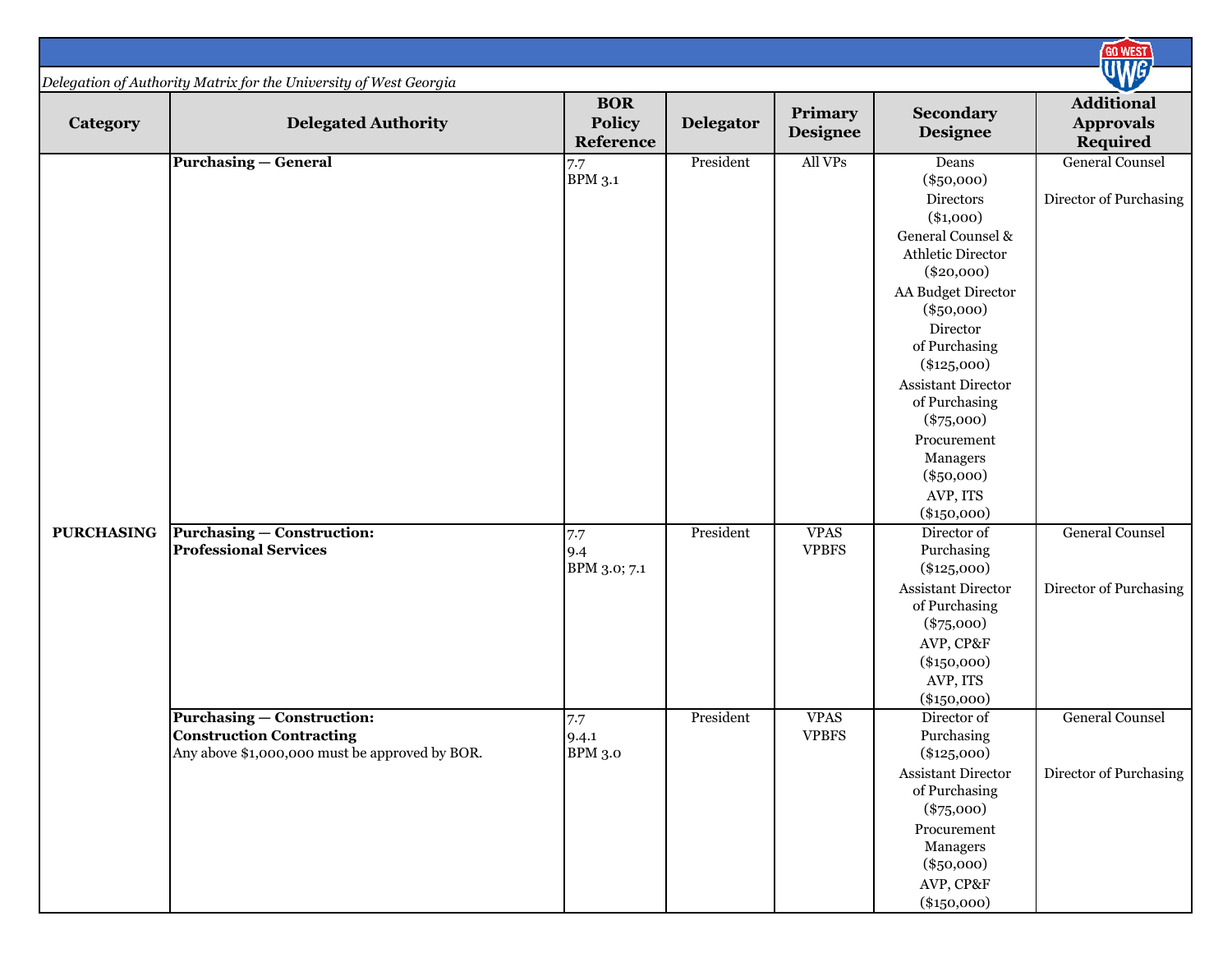|                                  |                                                                                                                                                                                           |                                          |                  |                             |                                                                                                                                                                                                                                                                | <b>GO WEST</b>                                                      |
|----------------------------------|-------------------------------------------------------------------------------------------------------------------------------------------------------------------------------------------|------------------------------------------|------------------|-----------------------------|----------------------------------------------------------------------------------------------------------------------------------------------------------------------------------------------------------------------------------------------------------------|---------------------------------------------------------------------|
|                                  | Delegation of Authority Matrix for the University of West Georgia                                                                                                                         |                                          |                  |                             |                                                                                                                                                                                                                                                                | <b>JWG</b>                                                          |
| Category                         | <b>Delegated Authority</b>                                                                                                                                                                | <b>BOR</b><br><b>Policy</b><br>Reference | <b>Delegator</b> | Primary<br><b>Designee</b>  | Secondary<br><b>Designee</b>                                                                                                                                                                                                                                   | <b>Additional</b><br><b>Approvals</b><br><b>Required</b>            |
|                                  | <b>Purchasing - Auxiliary</b><br><b>Enterprises: Inventory for Resale</b>                                                                                                                 | 7.7<br>7.2<br><b>BPM 3.0</b>             | President        | <b>VPBFS</b>                | Food Services:<br><b>Buyer</b><br>$(*4,999)$<br>Associate Director<br>$(\$24,999)$<br>Director<br>$(\$49,999)$<br>Bookstore:<br><b>Buyer</b><br>$(*4,999)$<br>Manager<br>$(\$24,999)$<br>Associate Director<br>$(\$49,999)$<br>AVP, Auxiliary<br>$(\$150,000)$ | <b>General Counsel</b><br>Director of Purchasing                    |
| <b>PURCHASING</b><br>(CONTINUED) | <b>Purchasing - Housing &amp; Residence Life</b>                                                                                                                                          |                                          | President        | <b>VPSA</b><br><b>VPSEM</b> | AVP, Student Affairs<br>$(*4999)$<br>Director, Student Affairs<br>$(\$999)$<br><b>SA Direct Reports</b><br>$(*499)$                                                                                                                                            | <b>General Counsel</b><br>Director of Purchasing                    |
|                                  | <b>Contracts for Daily Operations</b><br>This does not impact the issuance of purchase orders which<br>will continue to be issued and signed in accordance with<br>Purchasing guidelines. | 2.6.4<br>7.7                             | President        | All VPs<br>$(\$24,999)$     | AVP, CP&F<br>$(\$24,999)$                                                                                                                                                                                                                                      | <b>General Counsel</b><br>Director of Purchasing                    |
|                                  | <b>All Other Contracts</b>                                                                                                                                                                | 2.6.4<br>7.7.1                           | President        | All VPs                     | Director<br>of Purchasing<br>$(*125,000)$<br>Assistant Director<br>of Purchasing<br>$(*75,000)$<br>Procurement<br>Managers<br>$(\$50,000)$<br>AVP, Auxiliary<br>AVP, Campus<br>Planning &<br>Facilities                                                        | <b>General Counsel</b><br>Director of Purchasing<br>(as applicable) |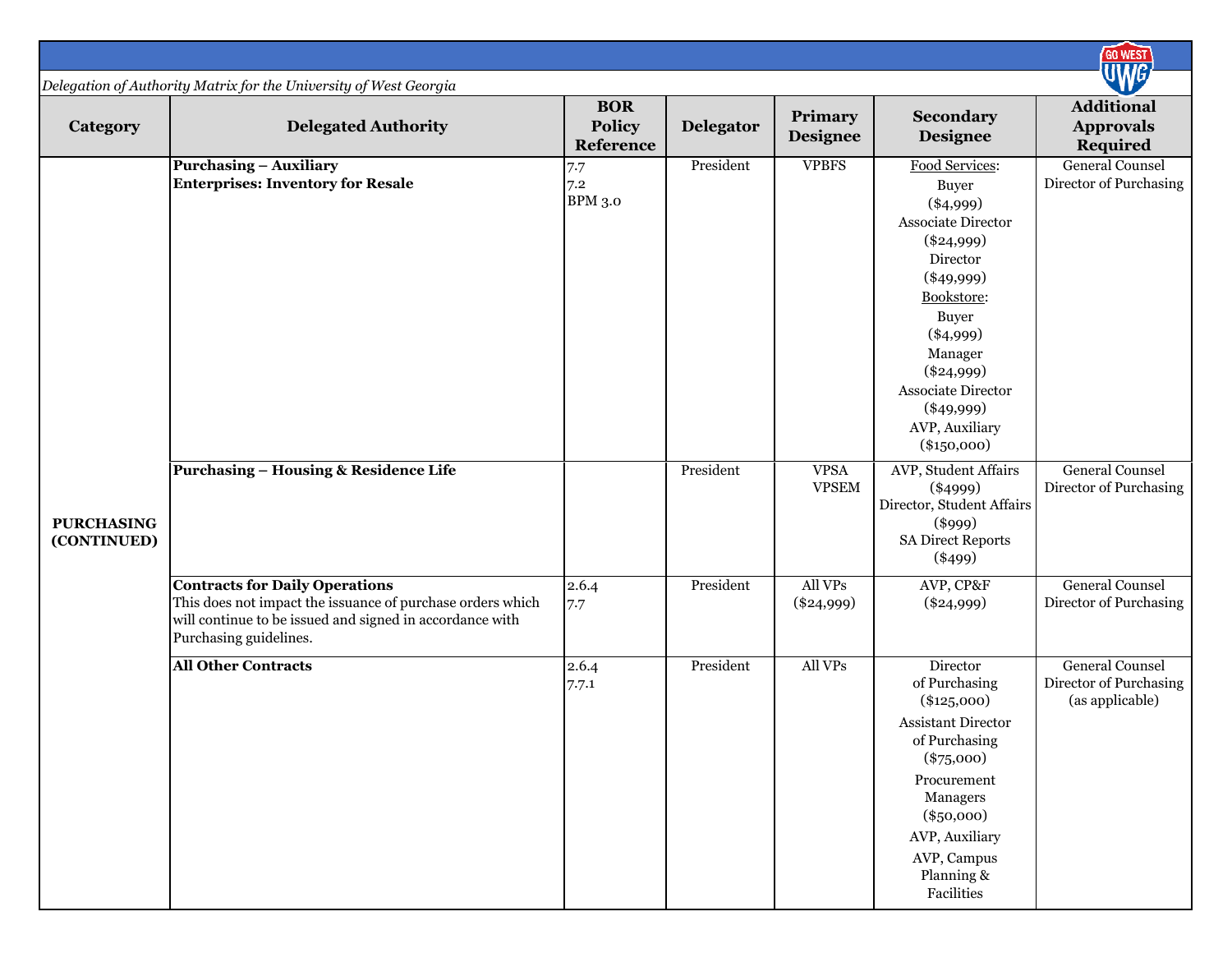|                |                                                                                                                                                                                                  |                                                 |                                                         |                                             |                                                                                                                                                                                                | <b>GO WEST</b>                                                                                            |
|----------------|--------------------------------------------------------------------------------------------------------------------------------------------------------------------------------------------------|-------------------------------------------------|---------------------------------------------------------|---------------------------------------------|------------------------------------------------------------------------------------------------------------------------------------------------------------------------------------------------|-----------------------------------------------------------------------------------------------------------|
| Category       | Delegation of Authority Matrix for the University of West Georgia<br><b>Delegated Authority</b>                                                                                                  | <b>BOR</b><br><b>Policy</b><br><b>Reference</b> | Delegator                                               | Primary<br><b>Designee</b>                  | <b>Secondary</b><br><b>Designee</b>                                                                                                                                                            | <b>Additional</b><br><b>Approvals</b><br>Required                                                         |
| <b>GIFTS</b>   | <b>Accepting Gifts, Bequests, Agreements or</b><br>Declarations of Trust, except Gifts of Real Property<br>Does not include gifts given to the UWG Foundation or any<br>other affiliated entity. | 7.4                                             | <b>BOR</b>                                              | President<br><b>VPBFS</b>                   |                                                                                                                                                                                                | <b>VPUA</b><br><b>General Counsel</b>                                                                     |
|                | <b>Gifts of Real Property</b>                                                                                                                                                                    | 9.8.1                                           | Chancellor<br><b>USG Chief</b><br>Facilities<br>Officer |                                             |                                                                                                                                                                                                |                                                                                                           |
|                | <b>Tuition Agreements with External Entities</b><br>Agreements for the delivery of credit and non-credit courses<br>and programs.                                                                | 2.6.4<br>7.3.1.5<br>7.3.2.2                     | President                                               | <b>SVPAA</b>                                | Director of<br>Continuing<br>Education<br>$(\$50,000)$<br>w/notice to the<br><b>SVPAA</b>                                                                                                      | General Counsel                                                                                           |
| <b>TUITION</b> | <b>Waiver of Out of State Tuition</b>                                                                                                                                                            | 7.3.4.1                                         | President                                               | <b>SVPAA</b><br><b>VPSA</b><br><b>VPSEM</b> | AVP, SAEM<br>Registrar<br>Director<br>of Admissions<br>Director of<br><b>Graduate Programs</b><br>Athletic Director<br>Director of<br>International<br><b>Student Admissions</b><br>& Programs |                                                                                                           |
|                | <b>Mandatory Fees</b><br>Creation, increase, or change in purpose of mandatory fees.<br>Also includes fees that support debt service.                                                            | 7.3.2.1                                         | Approval by<br><b>BOR</b>                               |                                             |                                                                                                                                                                                                |                                                                                                           |
| <b>FEES</b>    | <b>Elective Fees and Special Charges</b><br>Examples include: parking, library fines, lab fees,<br>supplemental course materials, etc. Does not include fees that<br>support debt service.       | 7.3.2.2                                         | President                                               |                                             |                                                                                                                                                                                                |                                                                                                           |
|                | <b>Waiver of Mandatory Fees</b><br>Institution can waive mandatory fees for students, excluding<br>technology fees for the reasons cited in 7.3.4.2.                                             | 7.3.4.2                                         | President                                               | <b>VPBFS</b><br><b>VPSA</b><br><b>VPSEM</b> |                                                                                                                                                                                                | Course Fees are<br>recommended by<br>academic departments,<br>Fee Committee, and are<br>approved by VPBFS |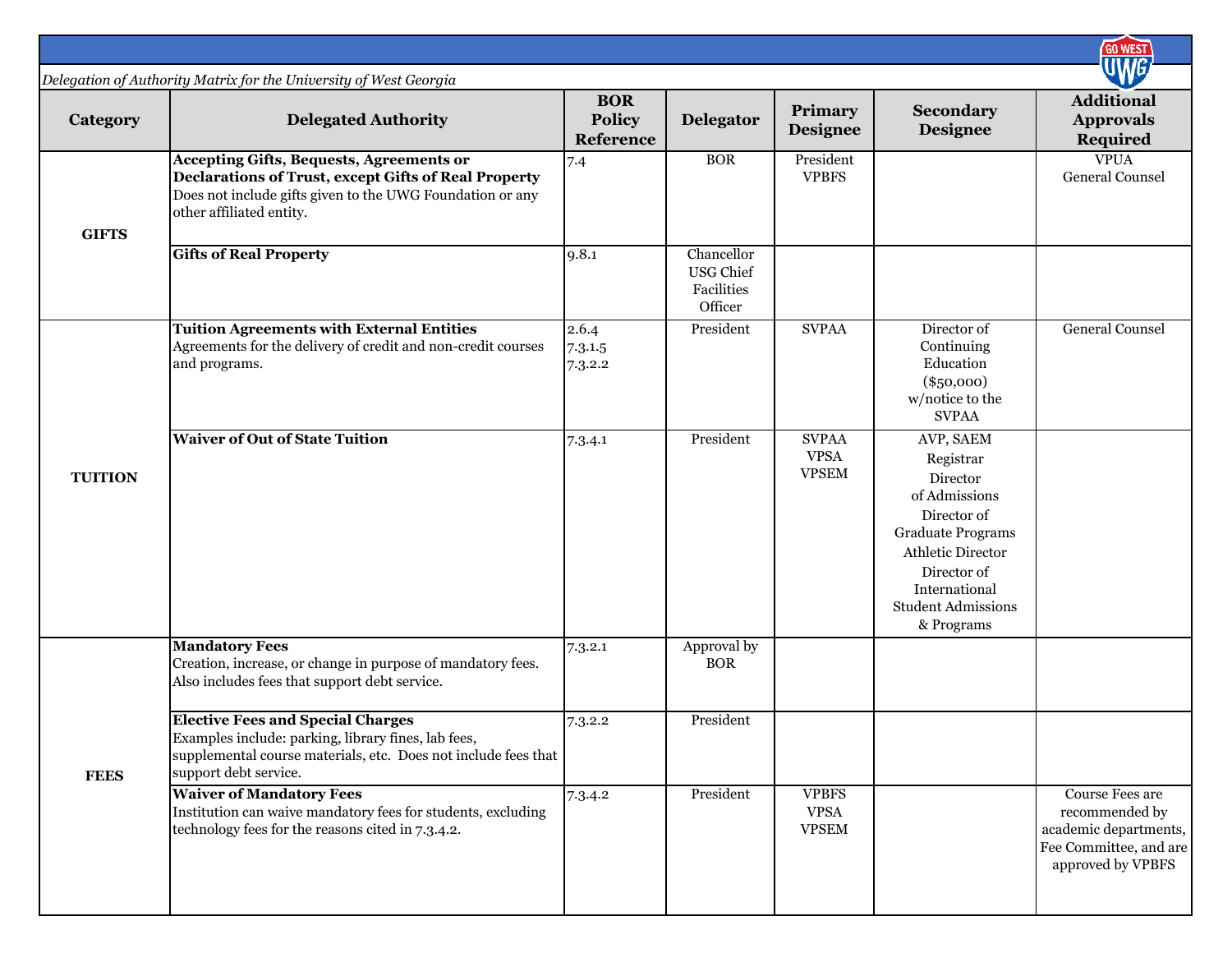|                            |                                                                                                                                                                                    |                                                 |                                           |                                                          |                                                             | <b>GO WEST</b>                                           |
|----------------------------|------------------------------------------------------------------------------------------------------------------------------------------------------------------------------------|-------------------------------------------------|-------------------------------------------|----------------------------------------------------------|-------------------------------------------------------------|----------------------------------------------------------|
|                            | Delegation of Authority Matrix for the University of West Georgia                                                                                                                  |                                                 |                                           |                                                          |                                                             |                                                          |
| Category                   | <b>Delegated Authority</b>                                                                                                                                                         | <b>BOR</b><br><b>Policy</b><br><b>Reference</b> | Delegator                                 | Primary<br><b>Designee</b>                               | Secondary<br>Designee                                       | <b>Additional</b><br><b>Approvals</b><br><b>Required</b> |
|                            | <b>Waiver of Fees for Dual Enrollment</b>                                                                                                                                          | 7.3.4.4                                         | <b>BOR</b>                                |                                                          |                                                             |                                                          |
| <b>FEES</b><br>(CONTINUED) | <b>Waiver of Mandatory Fees for US Military Reserve</b><br>and Georgia National Guard Combat Veterans                                                                              | 7.3.4.3<br>7.3.4.2                              | <b>BOR</b>                                |                                                          |                                                             |                                                          |
|                            | Waiver of Elective Fees for US Military Reserve and<br>Georgia National Guard Combat Veterans Applies to<br>housing, food service, and other elective, special, and other<br>fees. | 7.3.4.3<br>7.3.2.2                              | President                                 | <b>VPBFS</b><br><b>VPSA</b><br><b>VPSEM</b>              |                                                             |                                                          |
|                            | <b>Continuing Education Fees</b>                                                                                                                                                   | 2.6.4<br>7.3.1.5<br>7.3.2.2                     | President                                 | <b>SVPAA</b>                                             | Director of<br>Continuing<br>Education                      |                                                          |
| <b>FINANCE</b>             | <b>Open Bank Accounts</b>                                                                                                                                                          | 2.6.4<br>7.5.2                                  | <b>BOR</b>                                | President                                                |                                                             |                                                          |
|                            | <b>Investments</b>                                                                                                                                                                 | 2.6.4<br>7.5.2                                  | <b>BOR</b>                                | <b>VPBFS</b>                                             |                                                             |                                                          |
|                            | <b>Sale of Securities</b>                                                                                                                                                          | 7.5.2                                           | <b>USG Chief</b><br><b>Fiscal Officer</b> |                                                          |                                                             |                                                          |
|                            | Georgia Eminent Scholars Endowment Trust Fund                                                                                                                                      | 7.5.4                                           | <b>BOR</b>                                |                                                          |                                                             |                                                          |
|                            | <b>Institutional Budget Amendments</b>                                                                                                                                             | 7.2.4                                           | President                                 | <b>VPBFS</b><br>$(\$100,00)$<br>w/notice to<br>President | <b>Budget Director</b><br>$(\$50,000)$<br>w/notice to VPBFS |                                                          |
|                            | <b>Travel Advances</b><br>Employees, student teams, or groups                                                                                                                      | 7.6<br>BPM 4.8                                  | President                                 | All VPs                                                  | Deans &<br>Department Heads                                 |                                                          |
|                            | <b>Job Applicant Travel</b>                                                                                                                                                        | 7.6<br>BPM 19.9; 4.0                            |                                           | All VPs                                                  |                                                             |                                                          |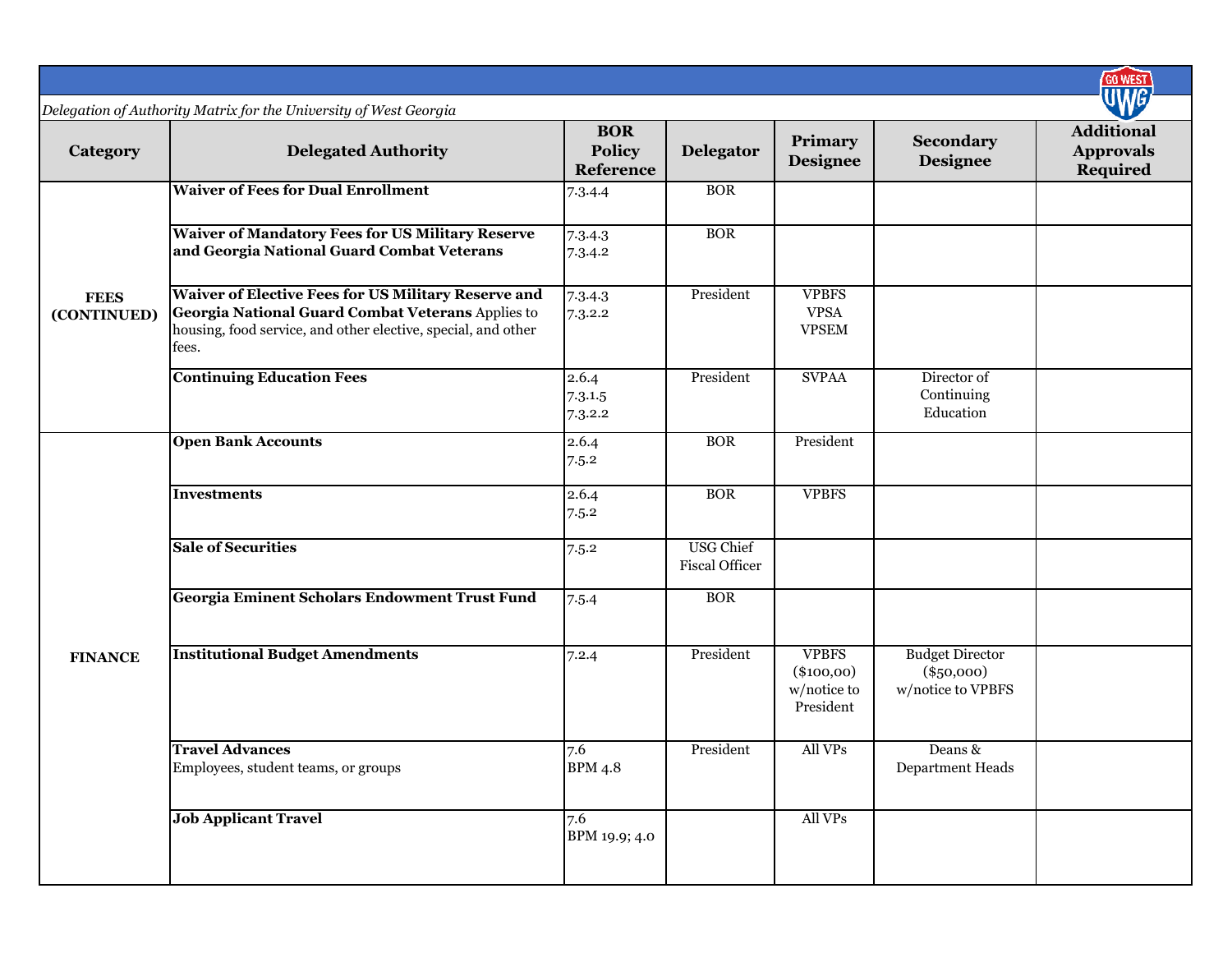|                                 |                                                                                                                                                                                                                                                          |                                          |            |                                                          |                                                       | <b>GO WEST</b>                                                                              |
|---------------------------------|----------------------------------------------------------------------------------------------------------------------------------------------------------------------------------------------------------------------------------------------------------|------------------------------------------|------------|----------------------------------------------------------|-------------------------------------------------------|---------------------------------------------------------------------------------------------|
|                                 | Delegation of Authority Matrix for the University of West Georgia                                                                                                                                                                                        |                                          |            |                                                          |                                                       |                                                                                             |
| Category                        | <b>Delegated Authority</b>                                                                                                                                                                                                                               | <b>BOR</b><br><b>Policy</b><br>Reference | Delegator  | Primary<br><b>Designee</b>                               | Secondary<br>Designee                                 | <b>Additional</b><br><b>Approvals</b><br>Required                                           |
|                                 | <b>Trademarks</b><br>Management of trademarks, renewals, licensing, distribution<br>of services or goods with the Institution logo. Notice of<br>trademark and service mark applications shall be sent to the<br>Chancellor within 10 days after filing. | 2.6.4<br>6.2<br>6.3.5<br>6.3.2.5         | <b>BOR</b> | President                                                | <b>VPUA</b><br><b>VPBFS</b><br><b>General Counsel</b> | <b>General Counsel</b>                                                                      |
| <b>CAMPUS</b><br><b>AFFAIRS</b> | Use of State Property in Political Campaigns                                                                                                                                                                                                             | 6.4<br>6.5<br>6.14.1                     | President  |                                                          |                                                       | <b>VPSA</b><br><b>VPSEM</b><br>General Counsel<br>AVP, Campus Planning<br>& Facilities      |
|                                 | <b>Use of State Property by Outside Parties</b>                                                                                                                                                                                                          | 6.5<br>6.14.2                            | President  | <b>VPBFS</b><br><b>SVPAA</b>                             | AVP, Auxiliary<br>Director of<br>Newnan Center        | <b>General Counsel</b>                                                                      |
|                                 | <b>Passenger Automobiles</b>                                                                                                                                                                                                                             | 2.6.4<br>6.20.1                          | <b>BOR</b> | President                                                | <b>VPAS</b><br><b>VPBFS</b>                           | <b>General Counsel</b><br>Director of Purchasing<br>AVP, Campus<br>Planning &<br>Facilities |
|                                 | <b>Leasing Authority as a Tenant</b>                                                                                                                                                                                                                     | 9.10.1                                   | Chancellor |                                                          |                                                       |                                                                                             |
| <b>FACILITIES</b>               | <b>Lease of Residential Facilities</b><br>(as Lessor)                                                                                                                                                                                                    | 9.9.3                                    | Chancellor | President<br>may<br>recommend<br>up to 2,000<br>sq. feet |                                                       |                                                                                             |
|                                 | <b>Data Sharing Agreements</b>                                                                                                                                                                                                                           | 2.6.4<br>7.7.1                           | President  | All VPs                                                  |                                                       | <b>General Counsel</b><br><b>Chief Information</b><br>Officer                               |
| MISC.                           | <b>Research and Sponsored Project Agreements</b>                                                                                                                                                                                                         | 2.6.4                                    | President  | <b>SVPAA</b><br>$(\$100,000)$                            | <b>AVP</b> for ORSP<br>$(\$100,000)$                  | <b>Assistant Director</b><br>for ORSP<br>General Counsel                                    |
|                                 | <b>Medical Agreements related to Academic</b><br><b>Requirements</b><br>Applied Learning Experiences, Clinical Agreements, etc. with<br>hospitals or medical facilities.                                                                                 | 2.6.4                                    | President  | <b>SVPAA</b>                                             | Deans<br>(except for new ALEs)                        | <b>General Counsel</b>                                                                      |